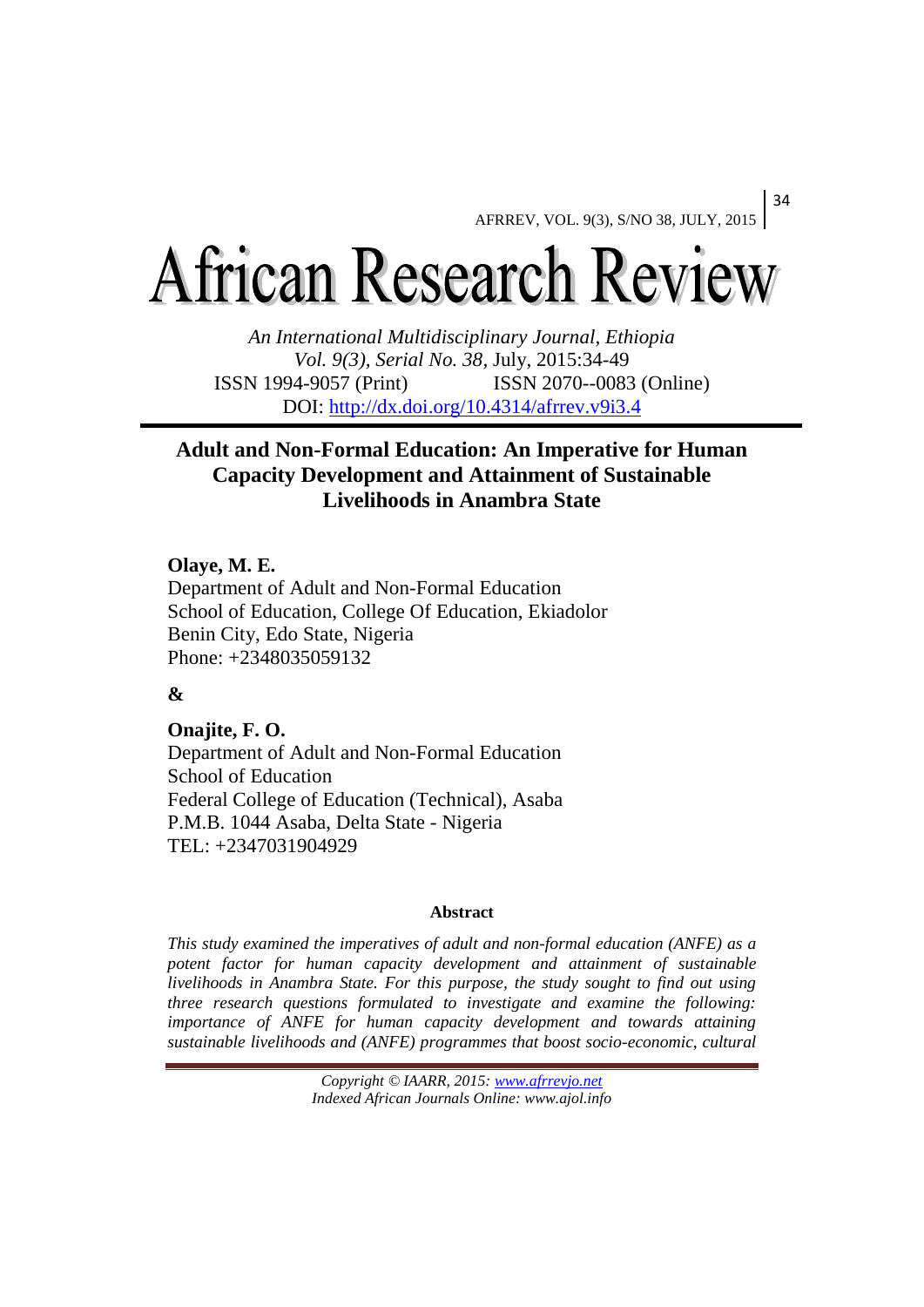*and political activities in Anambra State. The study being a survey research, adopted the descriptive survey design in order to collect data. A systematic random sampling procedure was employed in the study. 840 participants from various ANFE programmes within the six zonal areas in Anambra State were sampled from a total population of 46, 160 participants. A questionnaire titled: "Participants Responses on Imperatives of Adult and Non-Formal Education for Human Capacity Development and Sustainable Livelihoods Questionnaire", (PRIANFEHCDSLQ) containing 26 items of two sections and drawn on a 2-point scale of yes and no options was used by the researchers to conduct the study and collect information from the respondents. Validity of the research instrument was carried out by two experts and reliability established using the split half which yielded a coefficient value of 0.83 using the Pearson Product Moment Correlation Coefficient. Data was analyzed using frequency distribution and percentages. The results of the findings of the study revealed that adult and non-formal education is not only an imperative for human capacity development but also played a great role amongst the disadvantaged and marginalized groups in the society. From the findings of the study, recommendations were proffered and among such included: adequate funding and financing of adult and non-formal education (ANFE) for human capacity development which will aid citizens to achieve sustainable livelihoods not only in Anambra State but Nigeria as a whole.*

#### **Introduction**

Education is no doubt an instrument for nation-building and national development. According to the National Policy on Education (2004) it is an instrument of 'par excellence' which equips an individual with the right skills, knowledge, abilities, competence, attitudes, behaviour and values in order to function effectively in the society. Education is equally a means to an end which assist citizens of a nation to develop their full potentials and capacity to function effectively in their society as well as attain sustainable livelihoods. Owing to the roles and importance of education in the human society, nations including Nigeria have adopted various forms of education to serve as a means of capacity building through the human development index (HDI). Education, literacy and knowledge are further acquired through the various forms of education that includes: formal learning, informal learning and nonformal learning. To achieve a nation's national goal(s), build a world of true democracy, attain high level of sustenance/living for citizens of a country and develop all citizenry in various capacities; adult/non-formal education is imperative because formal education which is embedded within the principles of formal school system cannot achieve these alone. Adult and non-formal education includes any organized systematic educational activity carried on outside the framework of the formal school system to provide selected type of learning to particular sub-group in the population, adults as well as children (Egbezor and Okanezi, 2008).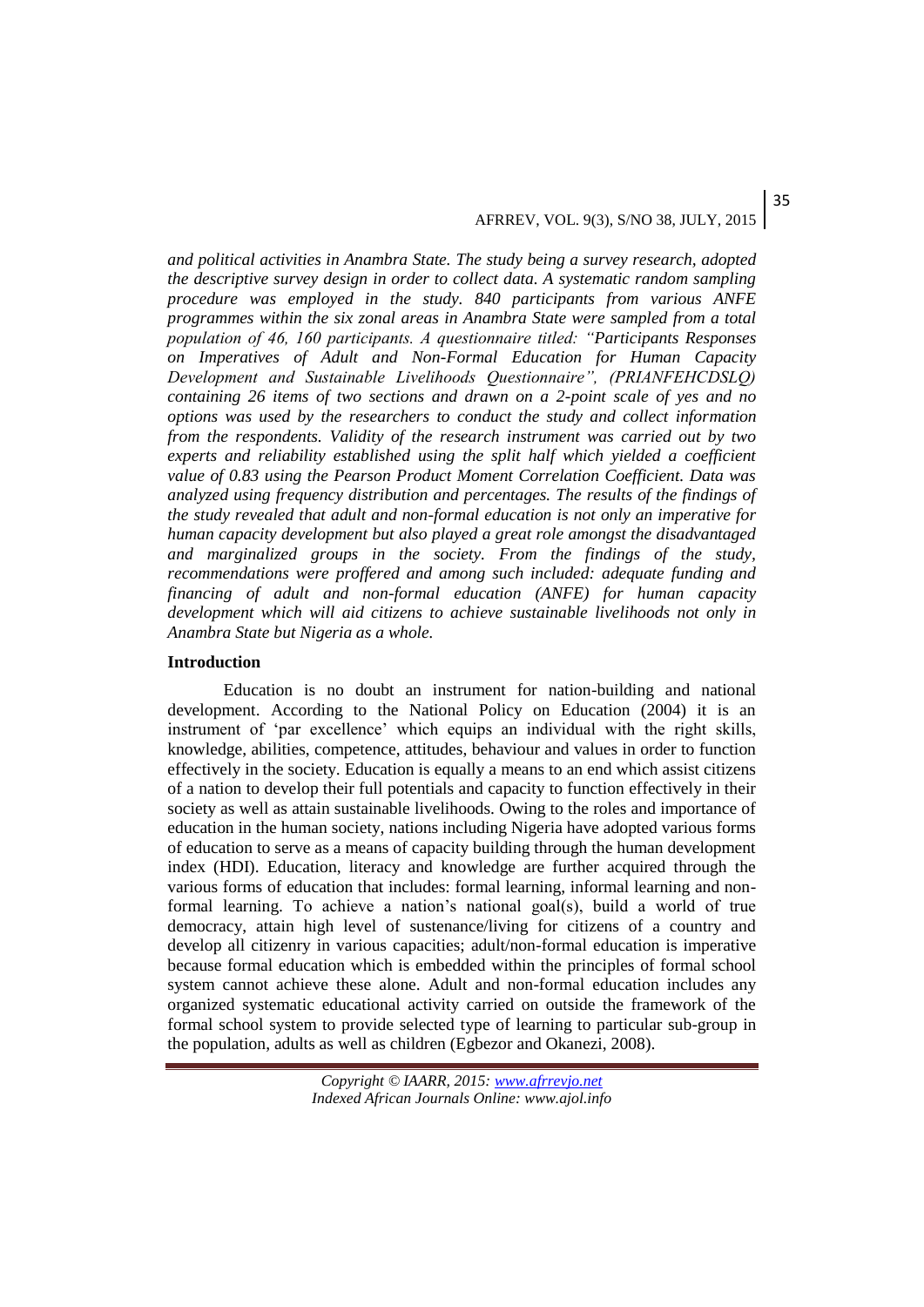36 ADULT & NON-FORMAL EDUCATION FOR HUMAN CAPACITY BUILDING & SUSTAINABLE LIVLIHOOD

According to Nzeneri (2008) adult and non-formal education accommodates all the forms of formal, non-formal and informal aspects of education given to men and women (alone, in groups or institutional settings) to improve them in their society by increasing their skills, their knowledge, understanding, attitudes and sensitiveness. Globally, the importance of Adult and Non-Formal Education (ANFE) has been identified in response to the societal challenges by helping individuals through providing education, literacy and training schemes that will aid them tackle these challenges. Therefore, countries deemed it necessary to incorporate this form of education in their system. Adult and Non-Formal Education (ANFE) is also a means in which the MDGs and EFA goals could be obtained. This was ascertained in the 2000 Dakar framework, framework for Action to Meet Basic Learning Needs agreed to by nations at Jomtien, Thailand in 1990 and other UNESCO world conferences/meetings (UNESCO, 2008). Adult and Non-Formal Education (ANFE) aids development in the society by providing various imperatives by which human capacity can be developed for attaining sustainable livelihoods in the society. Human capacity development could be defined as the development of a workforce through the acquisition of technical and managerial efficiency and effectiveness in the overall performance of an organization. It also involves series of activities which an organization, enterprise or even a nation needs to undertake to provide for itself on a continuous basis, as well as the regular supply of skilled manpower to meet its present and future needs (Ezugoh, 2010).

#### **The Imperatives of Adult and Non-Formal Education as a Tool for Human Capacity Development and Attainment of Sustainable Livelihood in Nigeria**

Adult and non-formal education, by providing various forms of education in its ramifications is a potent tool by which the human capacity can be developed for attainment of sustainable livelihoods in the society. The imperatives of ANFE as a potent tool for human capacity development and attainment of sustainable livelihood in Nigeria has been outlined/pointed out clearly by the Federal Government of Nigeria in the goals/objectives of ANFE of the 2004 National Policy on Education as to: (i) provide functional literacy and continuing education for adults and youths who have never had the advantage of formal education or who did not complete their primary education. (ii) provide functional and remedial education for those young people who did not complete secondary education. (iii) provide education for different categories of completers of the formal education system in order to improve their basic knowledge and skills. (iv) provide in-service, on-the-job, vocational and professional training for different categories of workers and professionals in order to improve their skills and (v) give the adult citizens of the country necessary aesthetic, cultural and civic education for public enlightenment (National Policy on Education - NPE, 2004). Therefore, ANFE has been designed for all categories/class of people in the society which ranges from the stark illiterates in the society, dropouts from formal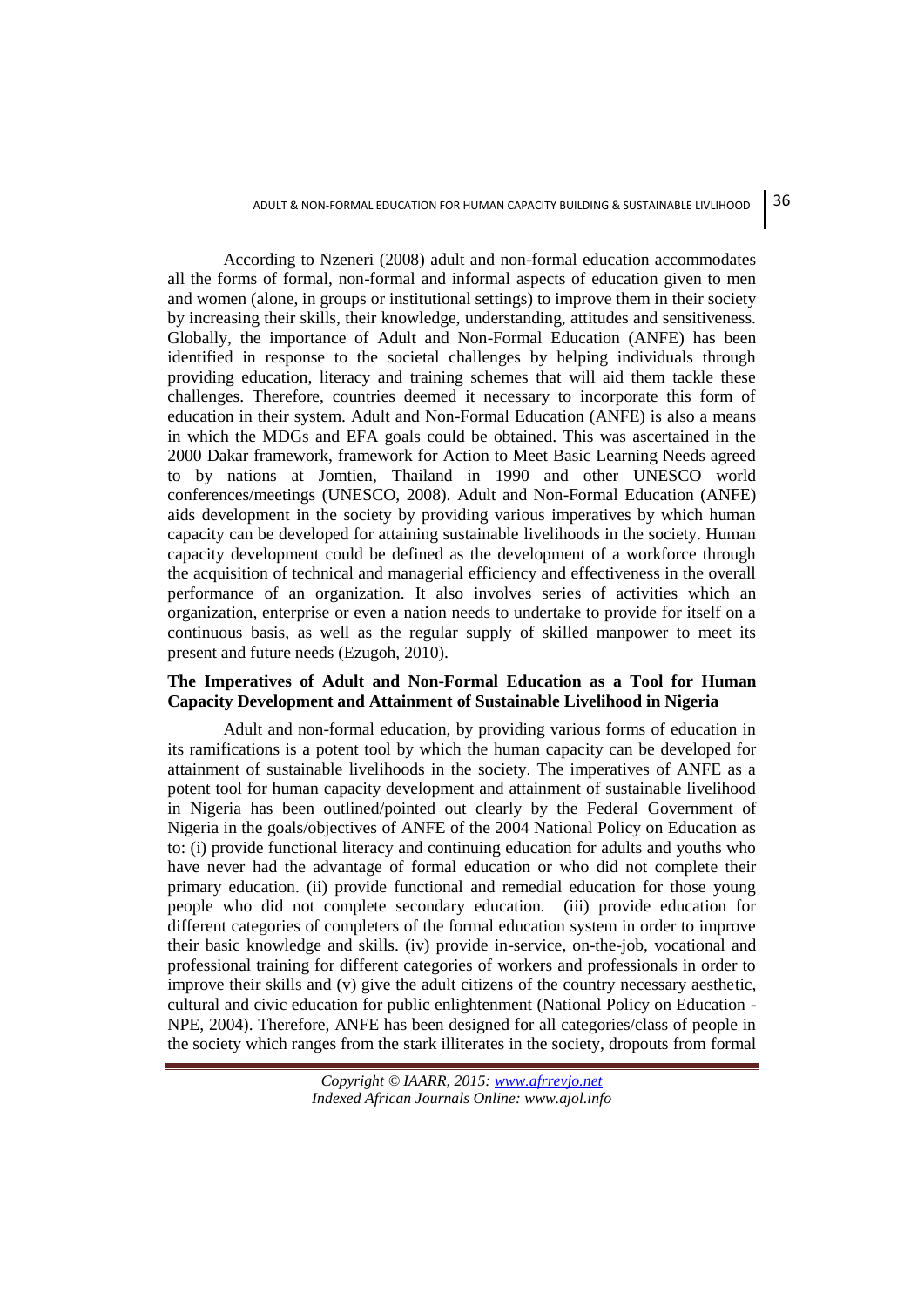school; the disadvantaged/marginalized groups which includes: women/girl-child, physically challenged group, prisoners, migrant fishermen/farmers, nomads, etc; workers of different categories/levels and professionals of all types; and the educated people in the society (Nzeneri, 2008). To successfully achieve the goals of ANFE in Nigeria, various programmes, literacy education or models have been provided in order to develop human capacity for attainment of sustainable livelihoods. Such as asserted by Egbezor and Okanezi (2008) include:

- i) Agriculture Extension model and services designed for farmers and which is geared towards increased food production through improved farming methods.
- ii) Apprenticeship model, practically designed for skills acquisition through vocational training and job improvement programmes. According to Omodia (2009) is a method of manpower development involving the acquisition of skills through extensive practice for a given period of time by the trainee.
- iii) Community Mobilization and Development model which involves liberal education and counselling aimed at rural communities, helping to transform the people by working in close relationship with them and liberate the minds of the people from debilitating conditions.
- iv) Self-Help and Enrichment –of-Skill model, is a process of enablement of the individual through responsible and creative use of leisure, devoted to enriching the minds through creative and constructive engagements. It also assists individual to rely on local skills and materials in order to promote selfreliance
- v) Sunday school model, which goes beyond religion and moral instruction including such programmes like cookery and home management for girls, music and trades for boys.
- vi) Training Institutes model: designed for on-the-job training at the work place, meant to improve the occupational competence of the participants. vii) Village Craft centre model, sometimes initiated by local government authorities or community development agencies to impact skills to youths in the rural areas thus creating self-employment and discouraging rural-urban migration among youths. It encourages hard work, creativity and the dignity of labour to shun idleness.

Other ANFE programmes/models highlighted by Nzeneri (2008) and Nkememena (2010) includes: basic and post literacy education programmes, health literacy and empowerment programmes, civic/political education programmes, continuing and remedial education, women and girl-child education programmes, education programmes designed for the disadvantaged, less privileged/ vulnerable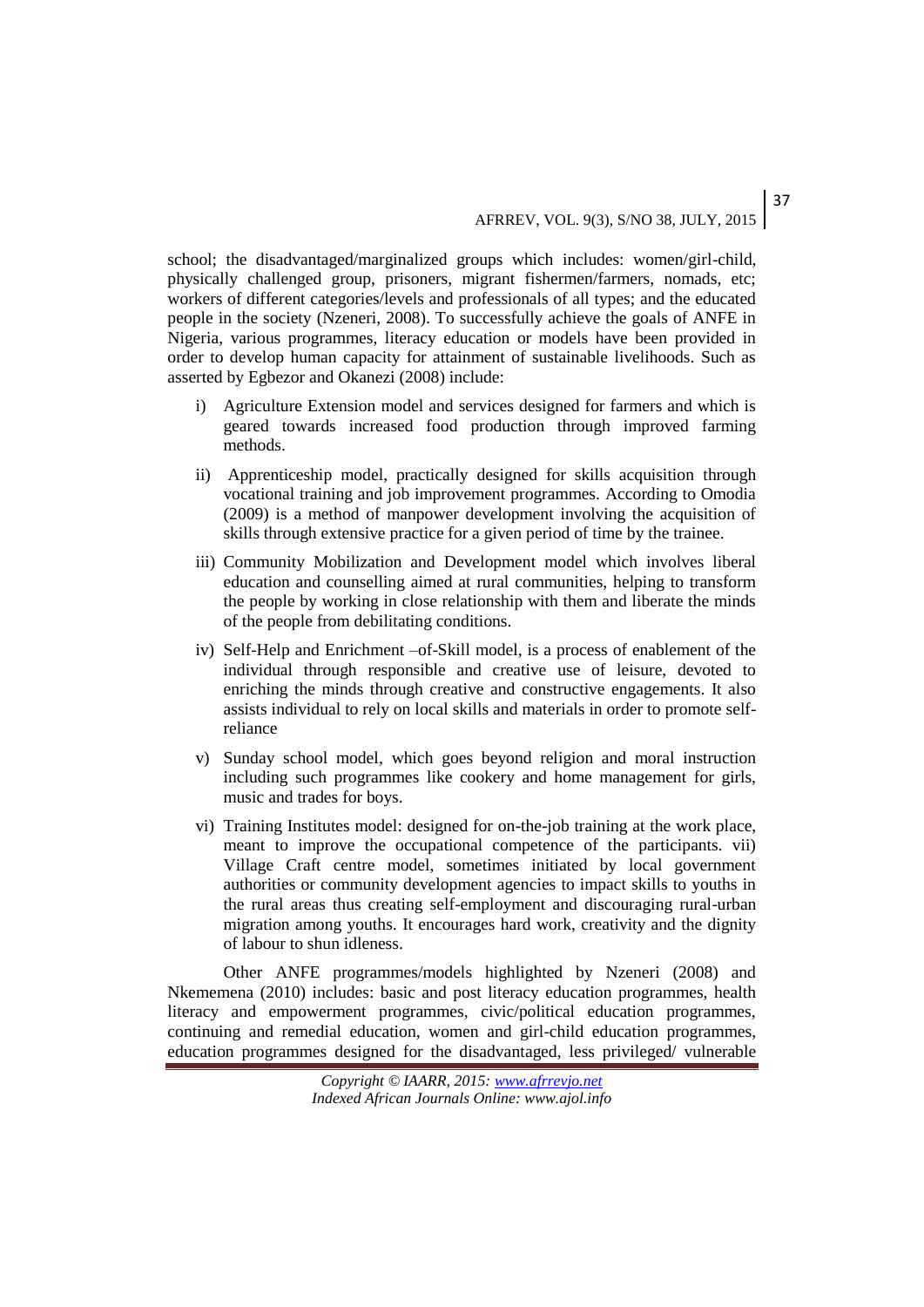groups in the society, e.g. Almajiris, dropouts, migrant groups such as nomads, fishermen, farmers, pastorals, etc. Given all these programmes, there are yet lots of challenges affect the management of ANFE in Nigeria which hinders full implementation of all this programmes; such as poor funding, inadequate provision of human and material resources, politicizing ANFE, lack of professionals in the field, inadequate and unstable facilitators, problem of staff development and training, inadequate programmes monitoring, evaluation and supervision, etc (Adeyinka, 2010). Therefore, adequate attention, priority and efforts must be channelled towards ANFE which is imperative as spring board to develop and improve human capacity development and aid individuals to attain sustainable livelihood. ANFE has since its inception worldwide played significant roles in socio-economic, political and cultural development of the society. This role ranges from providing literacy, poverty eradication, people's conscientization out of ignorance and eradication of diseases. It has played a great role in raising the socio-economic status and increasing the income earnings of citizens. Through political education, people are aware of their civic duties and responsibilities, get involved in the political activities of their communities, be able to express their fundamental rights and build a culture of democracy.

Generally, the role(s) of ANFE in the socio-economic, political and cultural development of people as highlighted by Nkememena (2010) includes the following:

- developing human capacity to acquisition of skills for poverty alleviation, facilitation of economic and technological activities.
- endowing individuals with the social and cultural abilities that will enable them get along with others which enhances harmony in the society, respect for the feelings of others and tolerance for peaceful co-existence.
- assisting governments and its citizens to build a culture of democracy which will enhance political stability and generally assist in smooth operations (running) of the country's affairs. Omodia (2009) also asserted that there is no doubt that a country which fails to adequately develop her manpower and human capacity would be doing that at the expense of her socio-economic and political stability and stressed the dysfunctional use of the nation's human resources among youths in propelling political instability when he stated that "there has been situations in which the Nigerian youth especially, those from poor family background were used as tools for disrupting the political democratic system through rigging, thuggery and ethnic conflicts and such factors terminated the First and Second Republic".

In Nigeria, ANFE have no doubt yielded a measure of success as statistics and researches have shown despite the various problems been encountered over the years.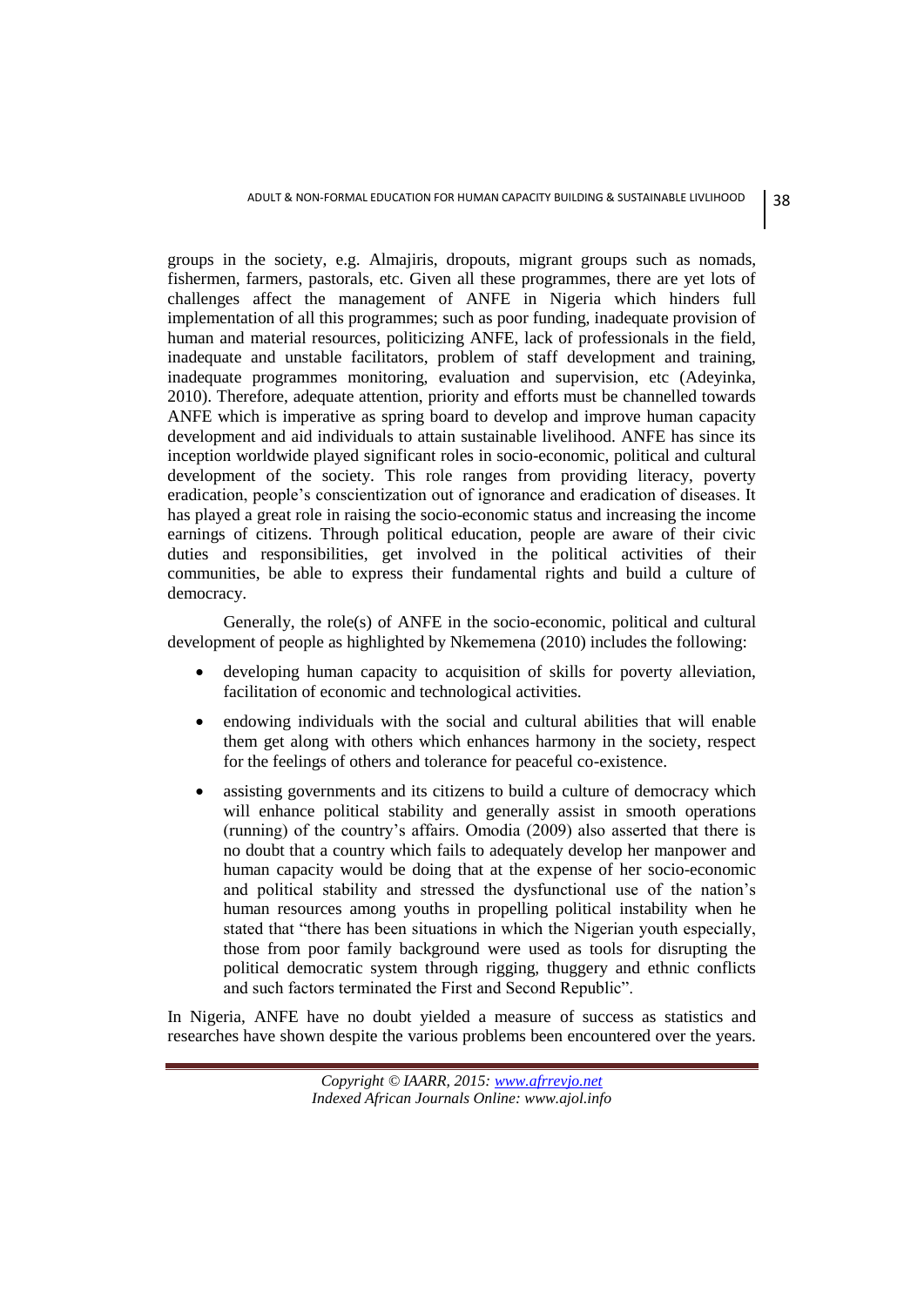This includes that the country's success in literacy which has found expressions in the UNESCO literacy prizes and award in recognition of institutions, organizations or individuals displaying outstanding merit and achieving special success in contributing to fight against illiteracy. One notably prize came in 1989 when Adult Education Department of University of Ibadan was awarded the Literacy Prize of International Reading Association and the department has since recognized that only community based literacy programmes can survive in rural areas where tradition is strong. The realization of this fact led to the Department of Community Development Literacy and Health Project which began in 1989 as special contributions to literacy promotions. This project metamorphosed into the University Village Association, UNIVA, a non-governmental organization that build bridges between the university and the community and between theory and practice in Adult Education, contributing to policy formulations and literacy promotion, offering seed money to participants in the literacy classes to enable them initiate small-scale enterprises (Omodia, 2009).

Today, a lot of ANFE agencies, international organization, non-governmental agencies and individuals have participated in one way or the other in improving the socio-economic, political and cultural status of people for sustainable living. Such agencies include: Nigerian National Council for Adult Education - NNCAE, National Commission for Mass Literacy Adult and Non-Formal Education - NMEC, State Agencies for Mass Education - SAME, Women's Right Advancement Protection Alternative - WRAPA, Women in Nigeria – WIN, University Village Association - UNIVA, NOLGASS, UNIFEM, UNESCO, WaterAid, Nigerian Baptist Convention - NBC and other International Development Partners (IDPs). However, the present study tried to examine the imperatives of adult and non-formal education (ANFE) as a potent factor for human capacity development and attainment of sustainable livelihoods in Anambra State. To achieve this, the researchers examined the importance and roles of ANFE in human capacity development and provision of sustainable livelihoods for people; and the ANFE programmes which boosted socioeconomic, cultural and political activities in Anambra State.

#### **Statement of the Problem**

The challenges facing human capacity development for sustainable livelihoods which equally affects the development of nations and the society have become one of the issues of major concern which have drawn the attention of leaders of various nations globally including governments, policy makers/implementers and various education stakeholders. At the meetings of Governments of various nations in Jomtien, Thailand 1990, Dakar forum in 2000 including that of EFA goals where commitments were made and agreements signed by these world leaders on means of eradicating illiteracy, poverty, diseases and ignorance by boosting literacy before the year 2015-2020; strengthening the adult/non-formal education sector was one strategy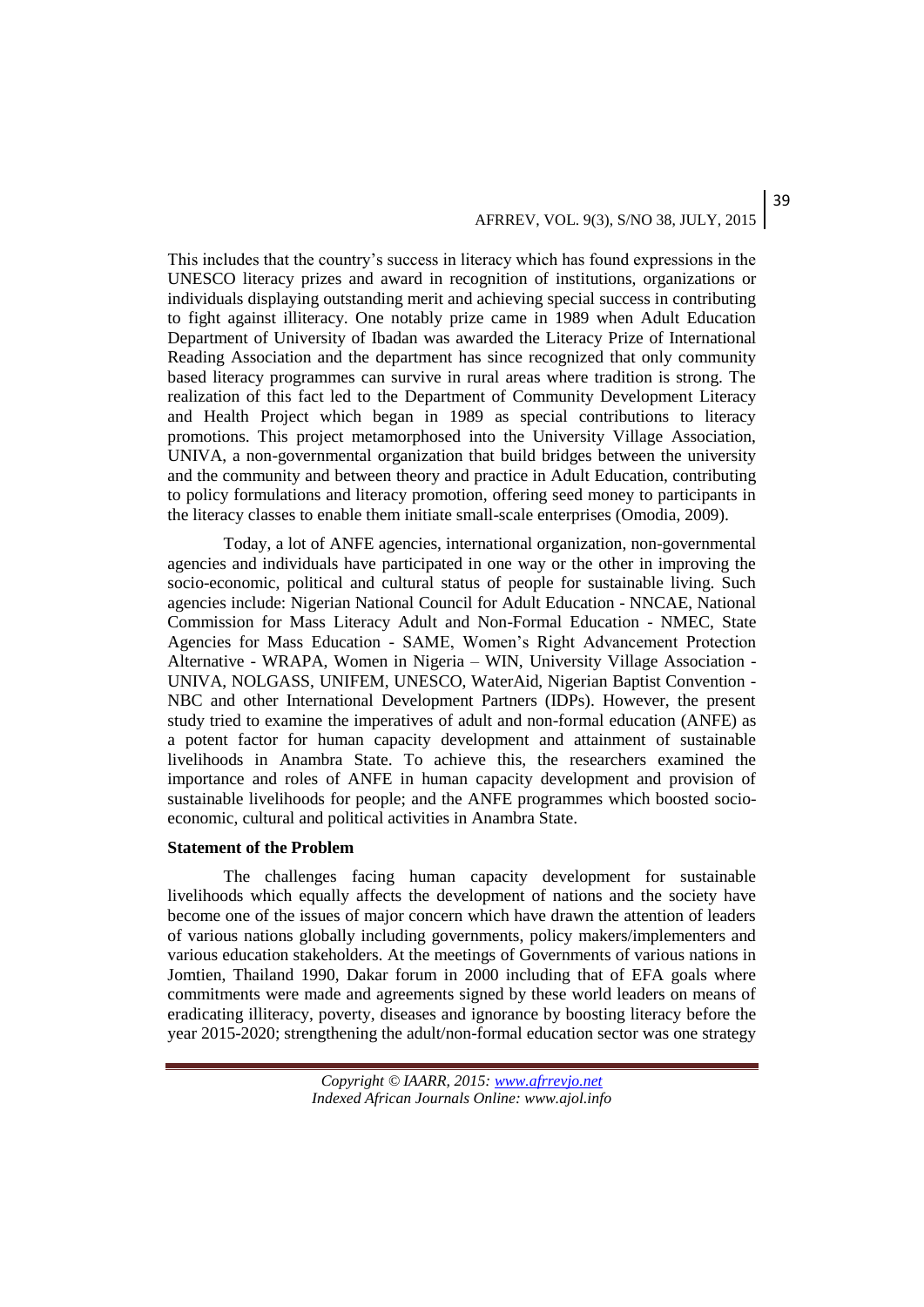adopted achievement of this purpose (UNESCO, 2008). ANFE have ever since contributed to development of human capacity for sustainable livelihoods in so many ways by improving peoples' skills and competences in many ways that will enable them function properly in the society. ANFE can help youths in the development of self and in improving the quality of their political participation. It has also been observed the culture, traditions, formed opinions and perceptions all combine to define discriminatory acts or marginalized status for women especially in the society. ANFE provides education for women in order to empower them, enable them gain access to sound education thereby improving their human capacity for effective participations in all aspects of development and transformation of a nation (Omodia, 2009). It has yielded positive results in the past and continues to yield results including in the present as highlighted by UNESCO (2008). Based on the above, the intention of this study is to examine imperatives of adult and non-formal education as a potent tool for human capacity development and for attainment of sustainable livelihoods. Therefore, the need to satisfy the importance of of adult and non-formal education as a potent tool for human capacity development and for attainment of sustainable livelihoods in Anambra State is the problem of this study.

#### **Purpose of the Study**

The study has the overall purpose of examining the imperatives of adult and non-formal education for human capacity development and attainment of sustainable livelihoods in Anambra State. Therefore, the study seeks to also determine the following:

- The importance of ANFE for human capacity development in Anambra State.
- The importance of ANFE towards attaining sustainable livelihoods in Anambra State.
- Adult and Non-formal education (ANFE) programmes that boost socioeconomic, cultural and political activities in Anambra State.

#### **Research Questions**

The following research questions were posed to guide the study:

- 1. To what extent is ANFE important to serve as a means/tool for human capacity development in Anambra State?
- 2. To what extent is ANFE important to serve as a means/tool towards attaining sustainable livelihoods in Anambra State?
- 3. To what extent has ANFE provided participants with relevant programmes or literacy to boost socio-economic, cultural and political activities in Anambra State?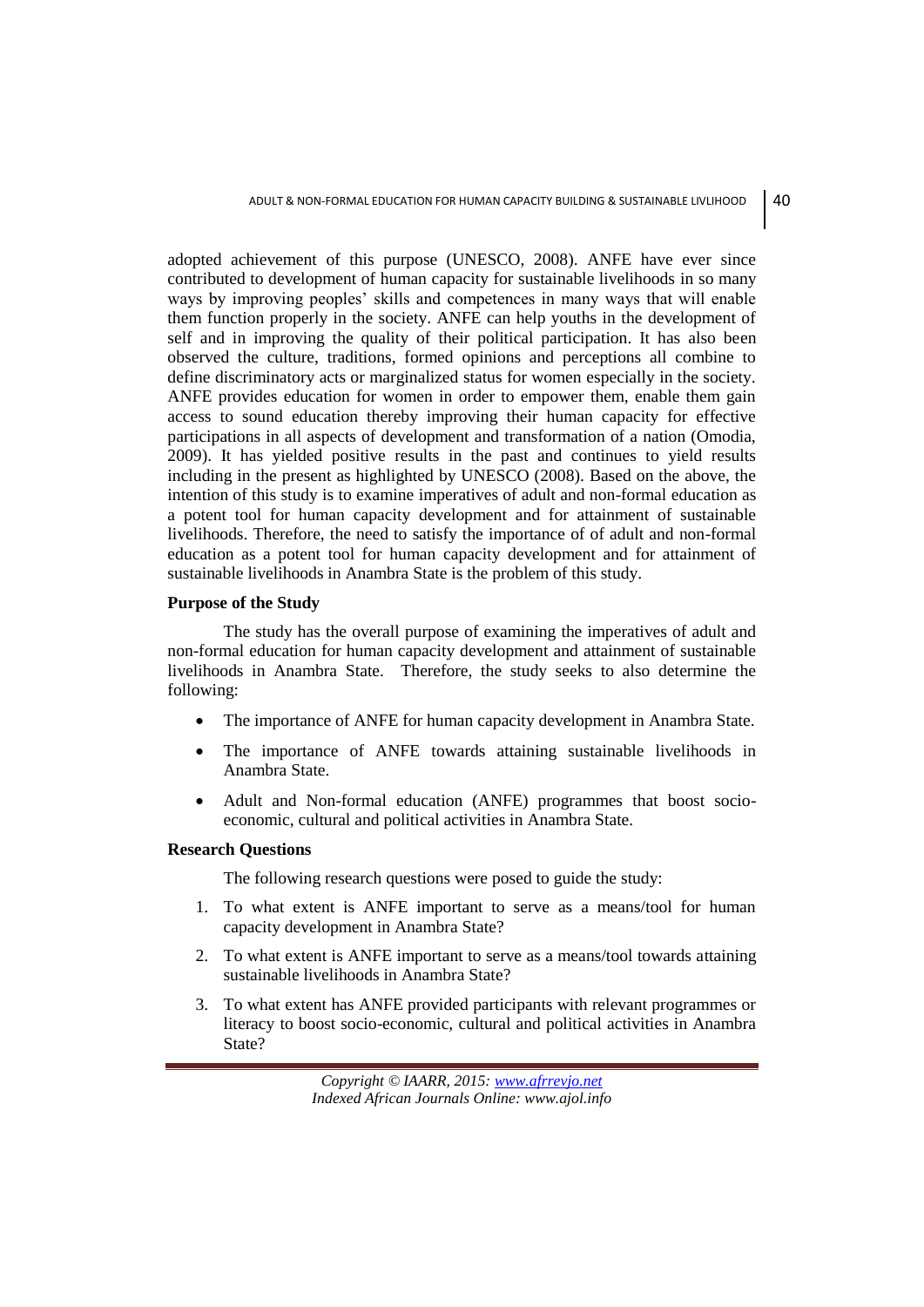41

#### **Methodology**

#### **Design of the Study**

The descriptive survey design was adopted for the study, which sought to collect data on the opinions of participants with a view to examining the imperatives of adult and non-formal education (ANFE) for human capacity development and attainment of sustainable livelihoods in Anambra State of South Eastern Nigeria.

#### **Population**

The study was carried out amongst all the participants in the various adult and non-formal education (ANFE) centres in the six zonal areas of Anambra State from where the sample was drawn. Therefore, the study population consists of all the 46,160 participants in the 515 adult and non-formal education centres within the six zonal areas in Anambra State. However, the sample for this study comprised 840 participants from 173 centres selected within the study population of 46,160 participants and from 515 centres through a systematic random sampling technique. To do this effectively, the participants were divided into strata according to their zonal areas and 10 participants including 3 centres each randomly selected from each Local Government Area in the six zones (Akilaiya, Opute-Imala and Ezoem, 2002). Generally, the Adult and Non-Formal Education centres in Anambra State comprised of 256 Basic Literacy Centres, 196 Post Literacy Centres, 48 Vocational Education Centres and 15 Continuing Education Centres (Source: Planning, Research and Statistics (PRS) Department of the Agency for Mass Literacy, Adult and Non-formal education, Awka, Anambra State, 2013 and NMEC - Abuja, 2011).

#### **Instrumentation**

The main research instrument used for conducting the study is a questionnaire designed by the researchers and modified on a two-point scale of "Yes" and "No" responses. The research instrument which was titled "Participants Responses on Imperatives of Adult and Non-Formal Education for Human Capacity Development and Sustainable Livelihoods Questionnaire", (PRIANFEHCDSLQ) formed the basis for the primary data in order to elicit information from the respondents/participants based on the three research questions. The questionnaire contained 26 items which sought to elicit information from the respondents based on the imperatives of adult and non-formal education (ANFE) for human capacity development and attainment of sustainable livelihoods. The research instrument (Questionnaire) was validated by two experts in Adult and Non-Formal education and one expert in Measurement and Evaluation from Federal College of Education (Technical) Asaba, Delta State in order to establish the face and content validity in line with the purpose of the study and for appropriate validation in which corrections were made before drafting and administering the final instrument. However, these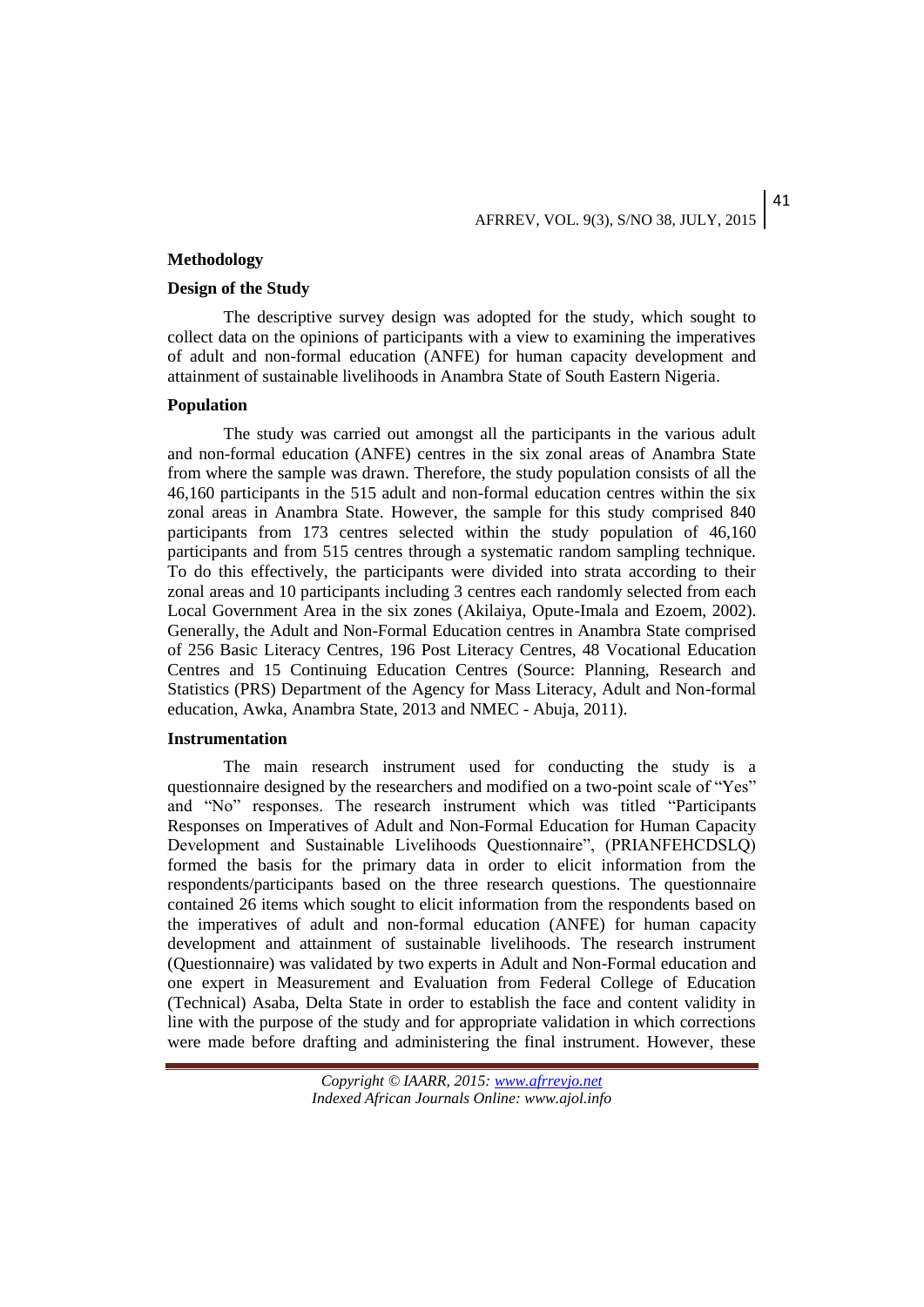42

corrections and modifications made by the experts on the instrument were incorporated in the final correction of the instrument.

For the reliability of the research instrument (Questionnaire), a pilot-testing was conducted using 25 participants from 15 adult and non-formal education centres in Delta State and adopted the split-half test which yielded a coefficient value of 0.83 using the Pearson Product Moment Correlation Coefficient formula to determine the trustworthiness and dependability of research instrument. This affirms that the instrument was reliable for the study. The research instrument was finally administered and collected using four trained research assistants, including the researchers, on a personal, hand delivery and face to face contact with all the respondents. The responses from the research instrument (questionnaire) were analyzed using frequency distribution and simple percentages.

#### **Results**

**Research Question One:** *To what extent is ANFE important to serve as a means/tool for human capacity development in Anambra State?* 

Table 1 show that 82% from the overall percentage of the participants' responses agree that ANFE was important and served as a means/tool for human capacity development in Anambra State, while the rest participants' responses of 18% indicated a disagreement with the statement. However, the result of table one indicated the importance of ANFE in serving as a means/tool for human capacity development.

**Research Question Two:** *To what extent is ANFE important to serve as a means/tool towards attaining sustainable livelihoods in Anambra State?*

Table 2 presents participants responses on the importance of ANFE to serve as a means/tool towards attaining sustainable livelihoods in Anambra State. The table indicated that 81% from the overall percentage of the participants' responses agree that ANFE was important and served as a means/tool towards attaining sustainable livelihoods in Anambra State. The rest participants' responses of 19% indicated a disagreement with the statement. However, the result of table two indicated the importance of ANFE in serving as a means/tool for people to attain sustainable livelihoods.

**Research Question Three:** *To what extent has ANFE provided participants with relevant programmes or literacy to boost socio-economic, cultural and political activities in Anambra State?*

> *Copyright © IAARR, 2015: www.afrrevjo.net Indexed African Journals Online: www.ajol.info*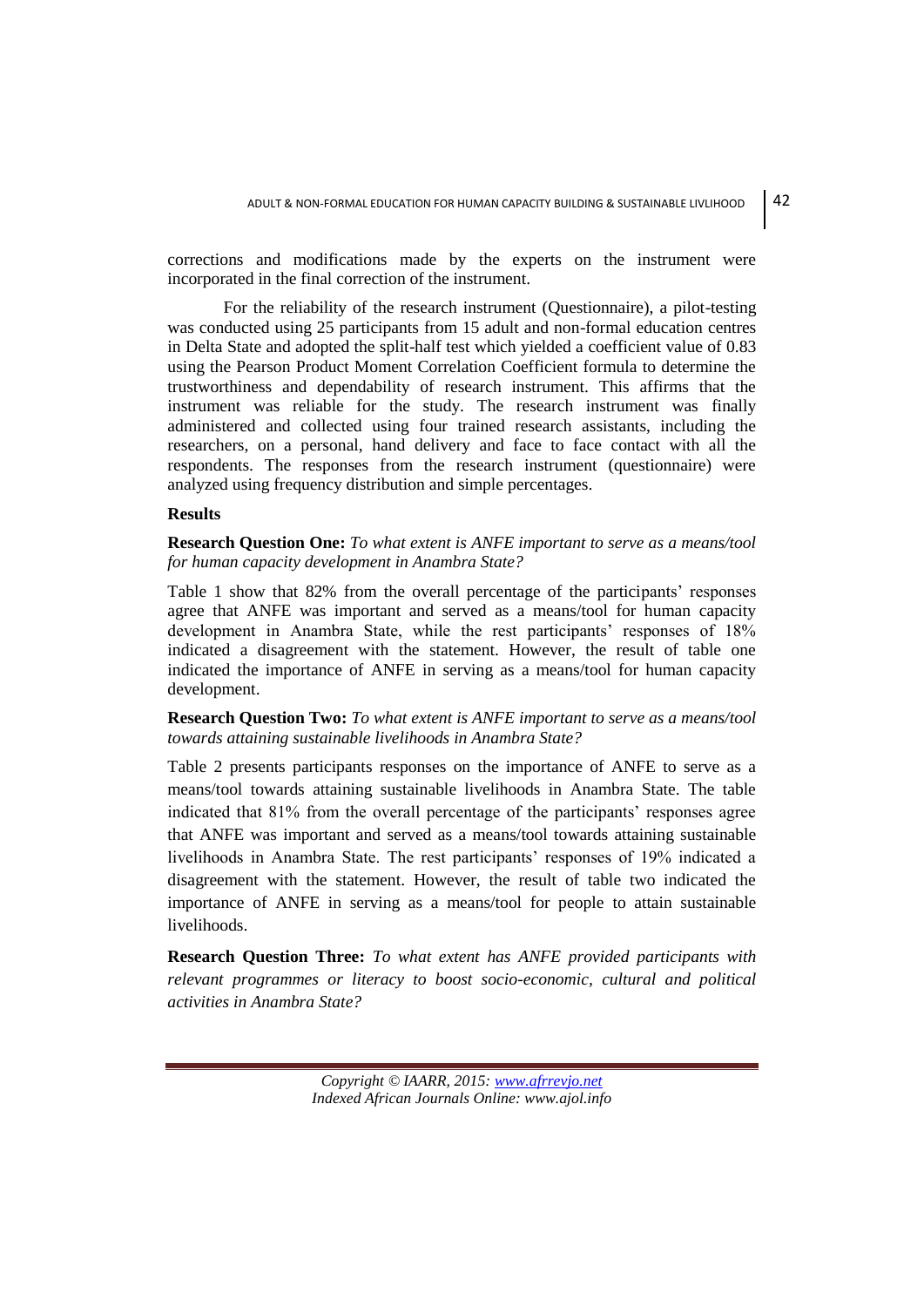Table 3 show that 80% from the overall percentage of the participants' responses agree that ANFE provided programmes to boost socio-economic, cultural and political activities in Anambra State. The rest participants' responses of 20% indicated a disagreement with the statement. However, the result of table three revealed ANFE programmes provided to boost socio-economic, cultural and political activities.

#### **Discussions**

The findings of this paper which investigated and examined the imperatives of adult and non-formal education (ANFE) as a potent factor for human capacity development and attainment of sustainable livelihoods in Anambra State generally revealed that ANFE was very crucial for overall human development. The results of the findings from analysis of the participants responses obtained indicated that adult and nonformal education (ANFE) is effective in provision of various support programmes for human capacity development and attainment of sustainable livelihoods. Thus, such indication from the findings of this study makes ANFE essential/imperative for human capacity development and attainment of sustainable livelihoods in the socioeconomic, political and cultural activities for development of individual and the society, just as shown in the tables of research question one, two and three.

Analysis of table one indicated that ANFE serve as a means/tool for human capacity development in Anambra State. Adult and Non-formal Education programmes provided adequate room for the human capacity development in the following ways: skills acquisitions and improvement in its training programmes; knowledge acquisition and upgrading in various fields of endeavours; development of competences needed for work; inculcating one with innovations and creativity and improving people's job performances; improves ideas and understanding; bring about changes in perception, attitude and behaviour; exposes one to understanding real life issues in order to tackle challenges e.g. poverty, HIV/AIDS issues, etc; contributes to all round development of an individual in the society. This equally agrees with the goals/objectives of ANFE as highlighted in the 2004 NPE as earlier stated in the study. According to Omodia (2009) ANFE involves the building of capacity and harnessing the State's human resources which constitutes a sine-qua-non for development. Analysis of table two also revealed the importance of ANFE to serve as a means/tool towards attaining sustainable livelihoods in Anambra State. This includes that ANFE assisted individuals to secure gainful employments in the society;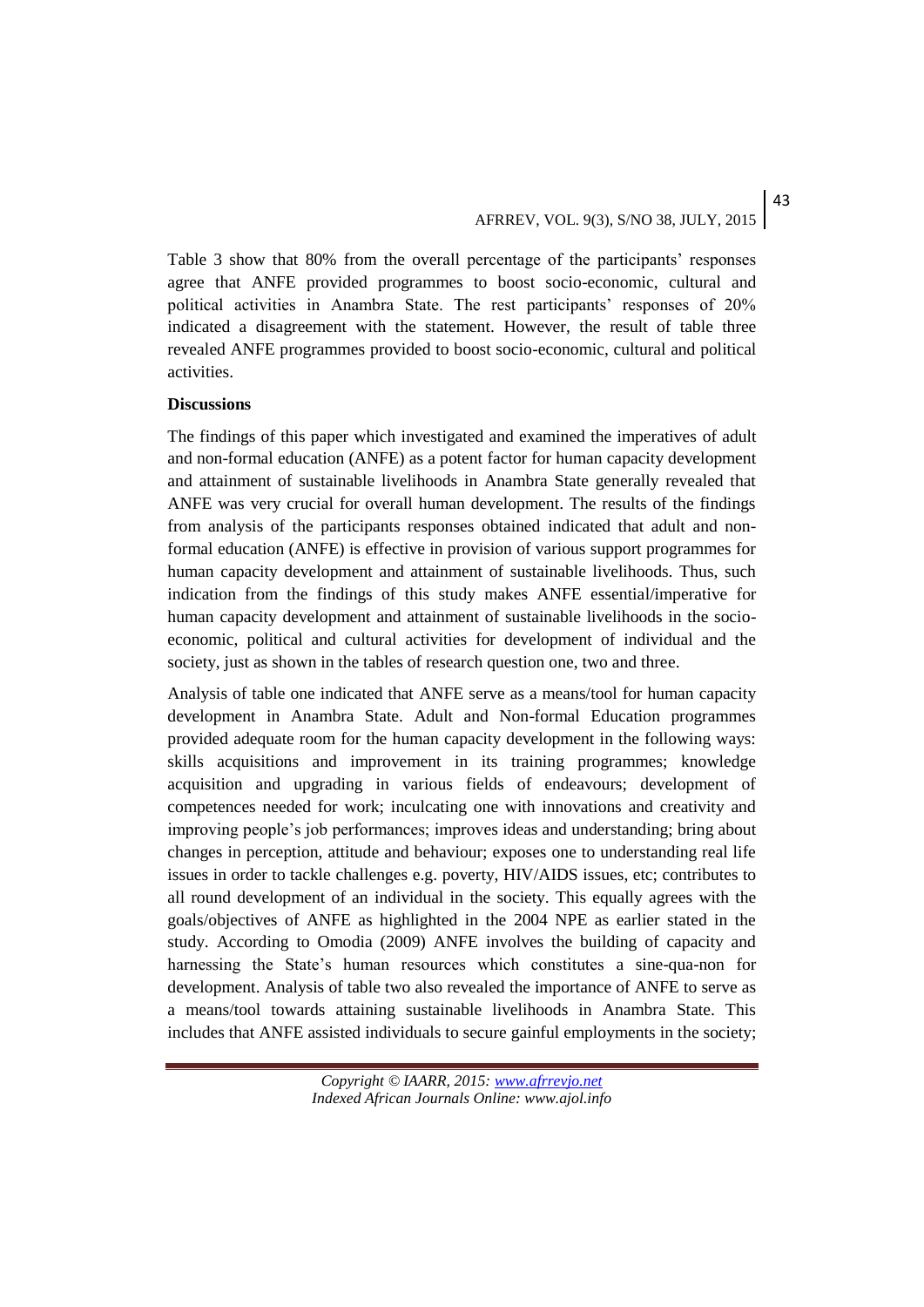44 ADULT & NON-FORMAL EDUCATION FOR HUMAN CAPACITY BUILDING & SUSTAINABLE LIVLIHOOD

aids economic empowerment of people; aids income and wealth generation by serving as a tool for wealth creation; aids one into participation in the decision making process in the community; eradicates poverty, ignorance, diseases and illiteracy; creates room for self-improvement that will aid self-employment; and assists the disadvantaged and marginalized groups in the society to develop their skills and competence that will aid them in attaining sustainable livelihoods. This is also in line with the statements of Nzeneri (2008) and Nkememena (2010) as earlier highlighted in the study. However, the analysis of data presented in table three identified This is unanimous and in agreement with the statement of Nzeneri (2008) which pointed out that adult and non-formal education accommodates all the forms of formal, non-formal and informal aspects of education given to men and women (alone, in groups or institutional settings) to improve them in their society by increasing their skills, their knowledge, understanding, attitudes and sensitiveness. ANFE can help youths in the development of 'self' and improve the quality of their political participation and likewise provide education for women in order to empower them, enable them gain access to sound education thereby improving their human capacity for effective participations in all aspects of development and transformation of a nation (Omodia, 2009). Therefore, the need to give precedents towards promoting ANFE programmes for human development and attainment of sustainable livelihoods in Anambra State arises, whose overall outcomes have great implications to educational management, theory and practices, given the recent problems and challenges facing human and society development (socio-economic, political and cultural development) and coupled with the need for nations to obtain high literacy level for achievement of the EFA and MDGs goals not only in Nigeria but globally as well.

#### **Conclusion**

This paper examined the imperatives of adult and non-formal education (ANFE) as a potent factor for human capacity development and attainment of sustainable livelihoods in Anambra State. Generally, the results of the findings indicate that ANFE which is imperative plays a great role in the human capacity development and aided the attainment of sustainable livelihood in the socio-economic, political and cultural activities for development of individuals and the society. Through its various programme such basic literacy, post literacy, continuing education, women education, education for the disadvantaged/marginalized groups in the society, vocational and technical education, etc., human capacity will be endowed with full potentials that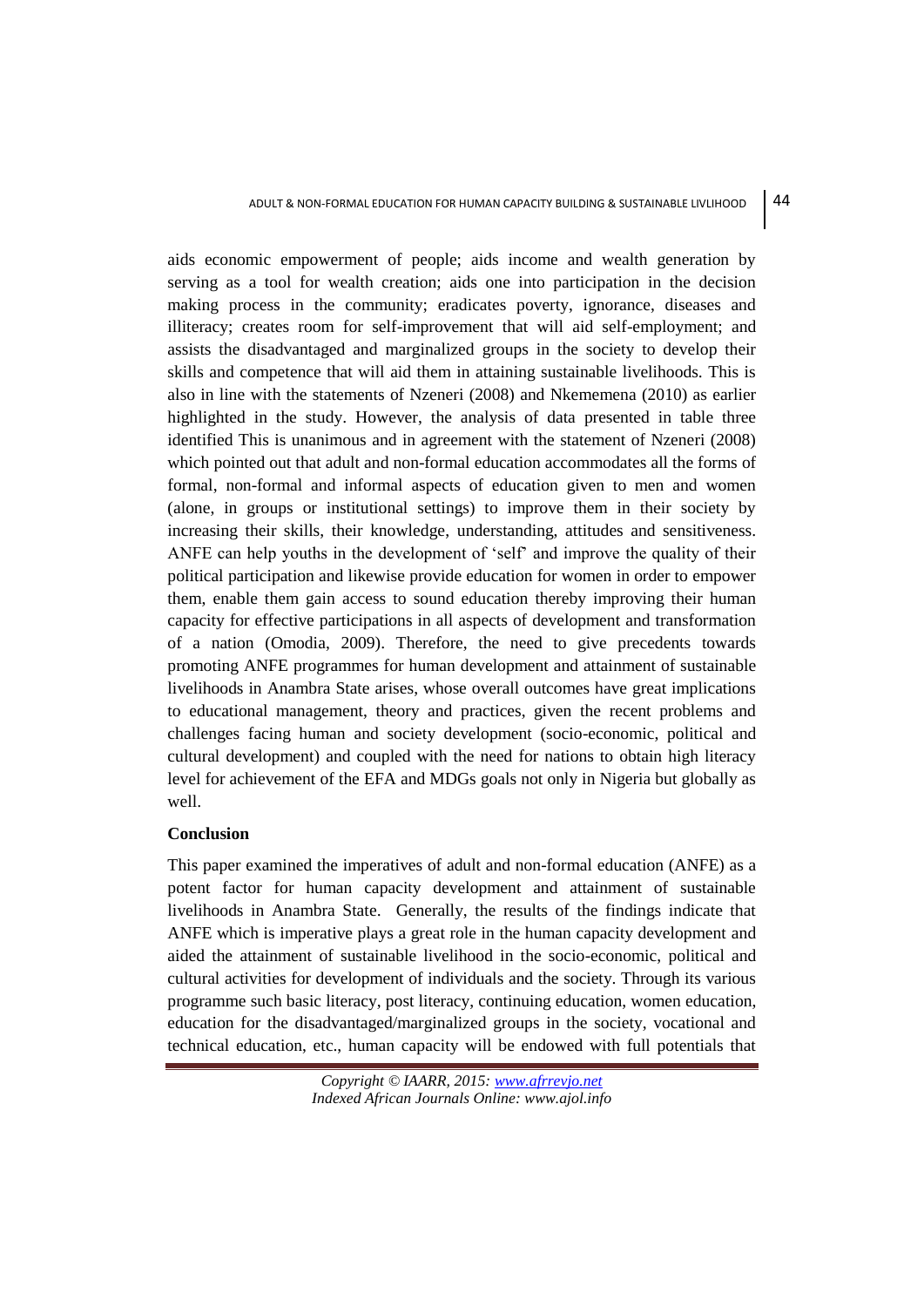will aid towards the attainment of sustainable livelihoods. ANFE aims at promoting social change and development through adult literacy and adult basic education; combat illiteracy among rural women in order to enhance their skills, thus making them more productive and enabling them to generate income and alleviate poverty; empower the disadvantaged groups especially women and girls to be active agents of community development; improve public awareness of fundamental and constitutionally guaranteed human rights, including access to basic health and education services; increases the capacity of individuals to fend for their families and thus to improve their standards of life; and increase public awareness about healthy living, including nutrition and HIV/AIDS prevention (UNESCO, 2011). All these set aside by ANFE will aid in human capacity development that will boost sustainable livelihoods not only in Anambra State but other nook and cranny of South Eastern part of Nigeria and throughout Nigeria. However, ANFE is yet to achieve a greater height because of some challenges that eludes this sector from functioning effectively needs to be cogently addressed. Based on this bench marks the following recommendations are been proffered.

#### **Recommendations**

- Government needs to effectively utilize ANFE programmes for human capacity development and attainment of sustainable livelihoods by providing adequate support, funds and finances in all ramifications for its programmes and operations, not only in Anambra State but throughout the Nigerian Federation.
- Programmes of ANFE should equally be expanded to have a wider scope and coverage like the formal education system in the society; however more centres should be established for recognition, easy access and proximity for participants. Only through this means will ANFE play a greater role in Anambra State and Nigeria for human capacity development and attainment of sustainable livelihoods.
- International organizations, private establishment and individuals should be encouraged to effectively utilize ANFE programmes for human capacity development and attainment of sustainable livelihoods in Nigeria.
- ANFE stakeholders including controlling agencies must ensure that high standards, excellence and quality is attained in the programmes in order to guarantee its proficiency in the development of human capacity and attainment of sustainable livelihood. This means that quality and excellence should be attained in the programmes inputs, process and outputs and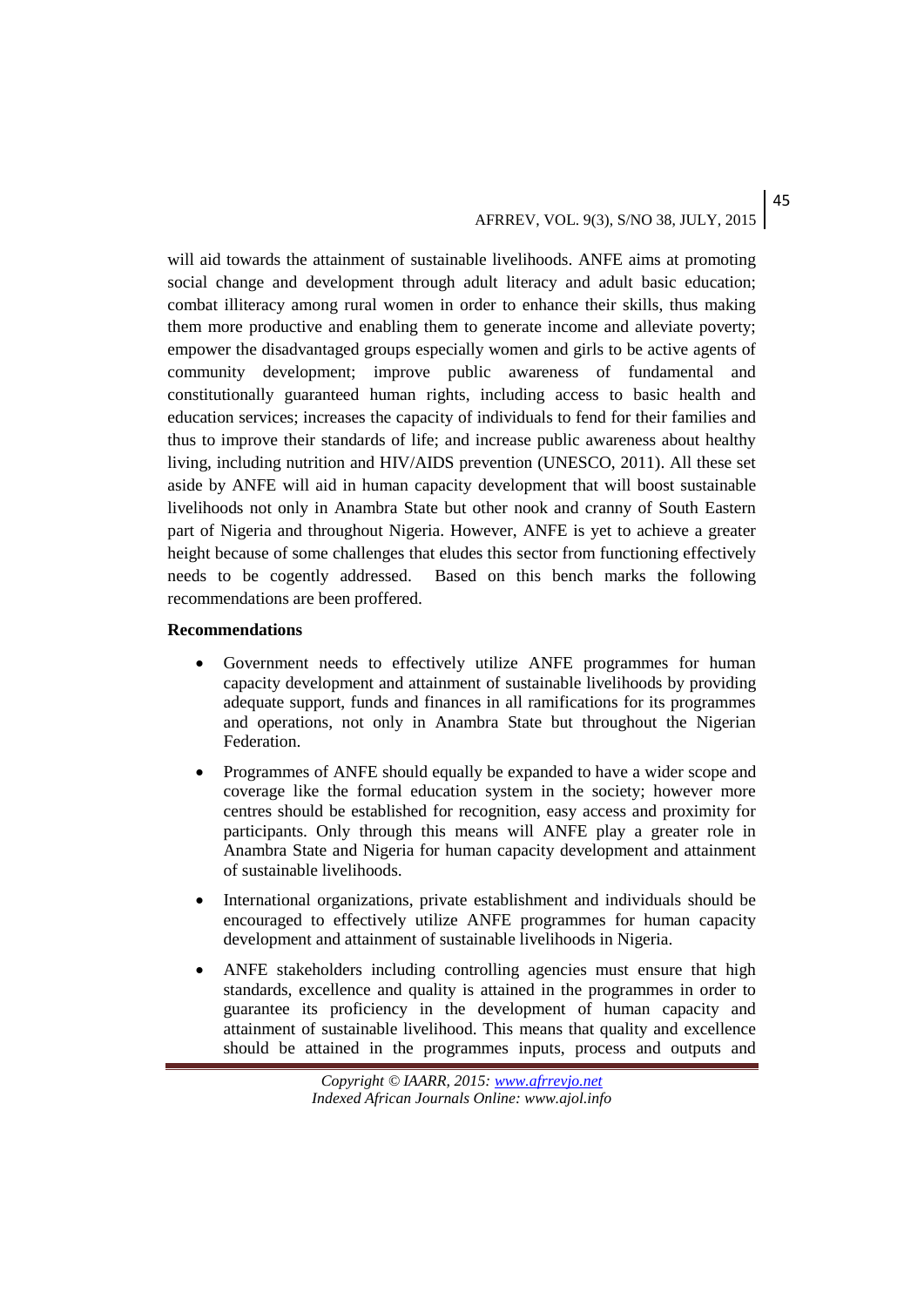46

minimum standard achieved. Also, professionals in ANFE should be employed in order to achieve quality in the programmes for human capacity development and attainment of sustainable livelihoods.

 ICTs should effectively be incorporated and utilized in ANFE programmes in order to yield positive results that will improve human capacity development and attain sustainable livelihoods for citizens.

Table 1: Frequencies and Percentages of participants' responses on the importance of ANFE to serve as a means/tool for human capacity development in Anambra State

 $N = 840$ 

| S/N | <b>ITEMS</b>                                                                                                                        | <b>FREQUENCY</b> |                | <b>PERCENTAGES</b> |                |
|-----|-------------------------------------------------------------------------------------------------------------------------------------|------------------|----------------|--------------------|----------------|
|     |                                                                                                                                     | <b>YES</b>       | N <sub>O</sub> | <b>YES</b>         | N <sub>O</sub> |
| a.  | Adult and Non-formal Education<br>programmes provided adequate room for the<br>human capacity development in the<br>following ways: |                  |                |                    |                |
| 1.  | Skills acquisitions and improvement in its<br>programmes.                                                                           | 780              | 60             | 93.0               | 7.0            |
| 2.  | Knowledge acquisition and upgrading in<br>various fields of endeavours.                                                             | 602              | 234            | 72.0               | 23.0           |
| 3.  | Development of competences needed for<br>work.                                                                                      | 595              | 245            | 71.0               | 29.0           |
| 4.  | Inculcating one with innovations and<br>creativity and improving people's job<br>performances                                       | 725              | 115            | 86.0               | 14.0           |
| 5.  | Improves ones ideas and understanding.                                                                                              | 820              | 20             | 98.0               | 2.0            |
| 6.  | Brings about changes in perception, attitude<br>and behaviour.                                                                      | 650              | 190            | 77.0               | 23.0           |
| 7.  | Exposes one to understanding real life issues<br>in order to tackle challenges e.g. poverty,<br>HIV/AIDS issues.                    | 770              | 70             | 92.0               | 8.0            |
| 8.  | Contributes to all round development of an<br>individual for effective functioning in the<br>society.                               | 540              | 300            | 64.0               | 36.0           |
|     | <b>Total</b>                                                                                                                        | 840              |                | 82.0               | 18.0           |

*Copyright © IAARR, 2015: www.afrrevjo.net Indexed African Journals Online: www.ajol.info*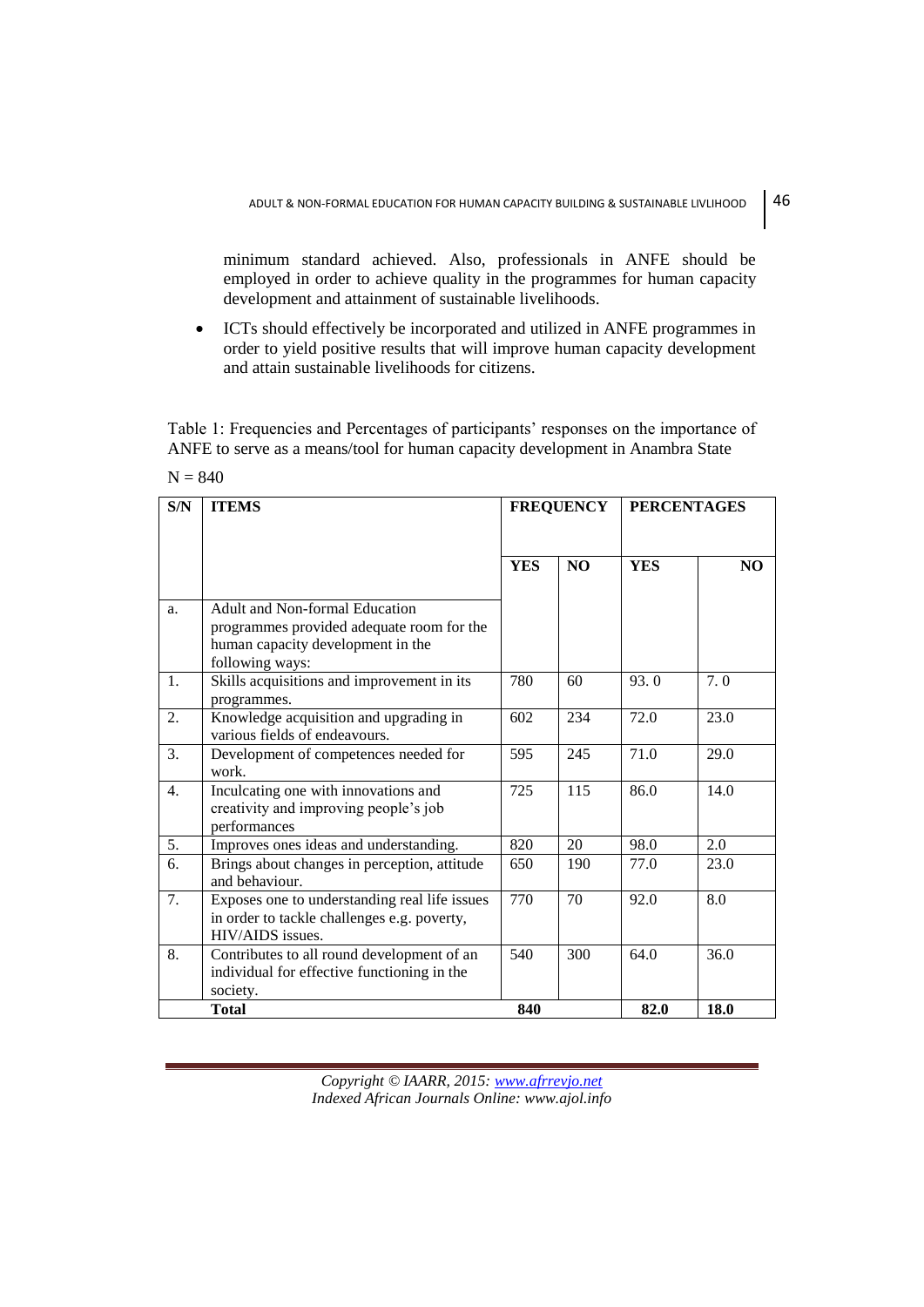Table 2: Frequencies and Percentages of participants' responses on the importance of ANFE to serve as a means/tool towards attaining sustainable livelihoods in Anambra State

|  | I<br>۰. |
|--|---------|
|--|---------|

| S/N          | <b>ITEMS</b>                                                                                                                                                              | <b>FREQUENC</b><br>Y |                | <b>PERCENTAGES</b> |                |
|--------------|---------------------------------------------------------------------------------------------------------------------------------------------------------------------------|----------------------|----------------|--------------------|----------------|
|              |                                                                                                                                                                           | <b>YES</b>           | N <sub>O</sub> | <b>YES</b>         | N <sub>O</sub> |
| $b$ .        | Adult and Non-formal Education<br>programmes enhanced people towards<br>attaining sustainable livelihoods through the<br>following:                                       |                      |                |                    |                |
| 9.           | Assisting individuals to secure gainful<br>employments in the society.                                                                                                    | 670                  | 170            | 80.0               | 20.0           |
| 10.          | Aids economic empowerment of people.                                                                                                                                      | 750                  | 90             | 89.0               | 11.0           |
| 11.          | Aids income and wealth generation by<br>serving as a tool for wealth creation.                                                                                            | 758                  | 82             | 90.0               | 10.0           |
| 12.          | Aids one into participation in the decision<br>making process in the community.                                                                                           | 540                  | 300            | 64.0               | 36.0           |
| 13.          | Eradicates poverty, ignorance, diseases and<br>illiteracy.                                                                                                                | 660                  | 180            | 79.0               | 21.0           |
| 14.          | Creates room for self-improvement that will<br>aid self-employment.                                                                                                       | 810                  | 30             | 96.0               | 4.0            |
| 15.          | Assists the disadvantaged and marginalized<br>groups in the society to develop their skills<br>and competence that will aid them in<br>attaining sustainable livelihoods. | 598                  | 242            | 71.0               | 29.0           |
| <b>Total</b> |                                                                                                                                                                           | 840                  |                | 81.0               | 19.0           |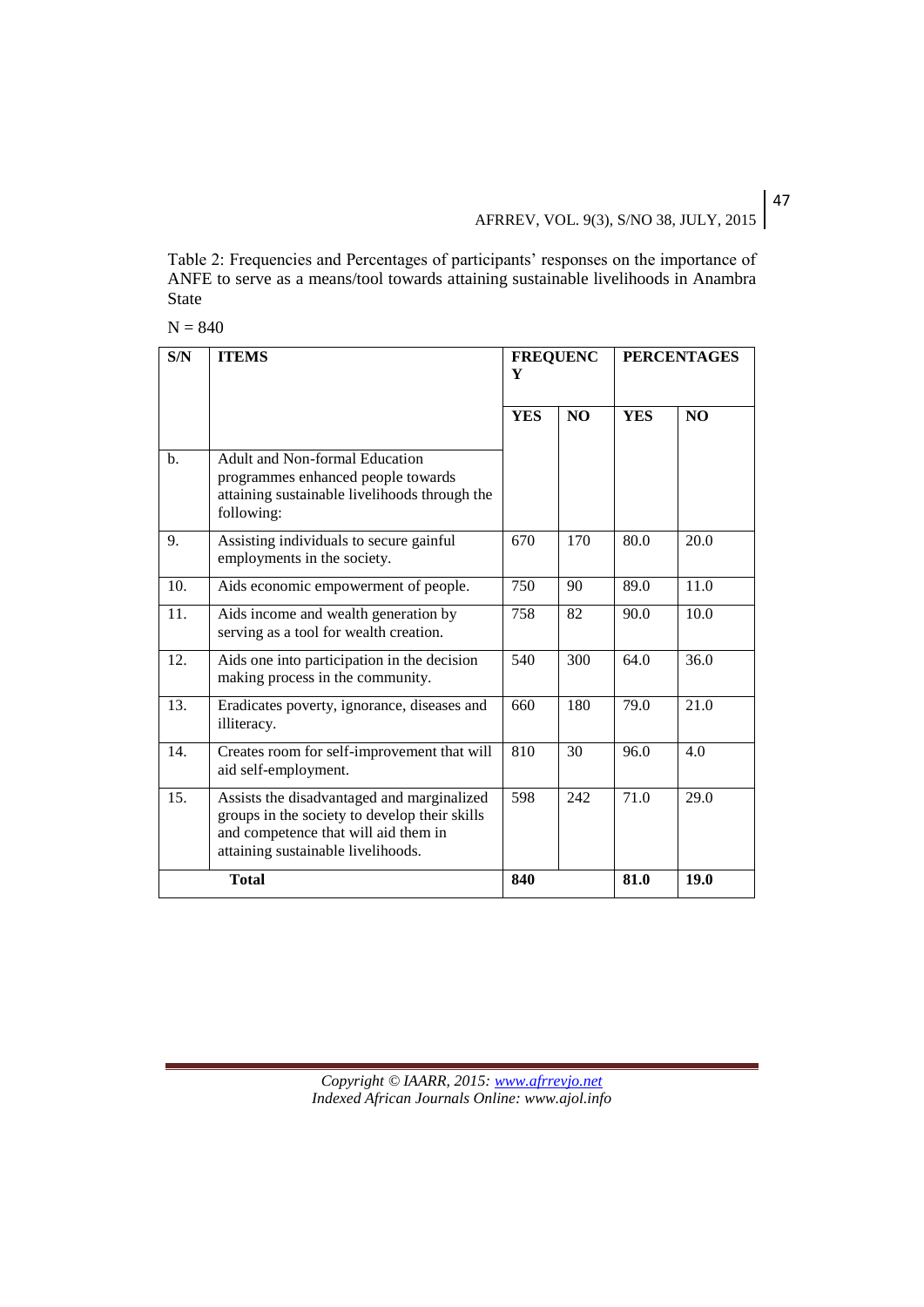Table 3: Frequencies and Percentages of participants' responses on relevant ANFE programmes or literacy that boost socio-economic, cultural and political activities in Anambra State

|  | ۰. |
|--|----|
|--|----|

| S/N          | <b>ITEMS</b>                                                                                                                                                                                                                                                                                                                                       | <b>FREQUENCY</b> |     | <b>PERCENTAGES</b> |      |
|--------------|----------------------------------------------------------------------------------------------------------------------------------------------------------------------------------------------------------------------------------------------------------------------------------------------------------------------------------------------------|------------------|-----|--------------------|------|
|              |                                                                                                                                                                                                                                                                                                                                                    | <b>YES</b>       | NO  | <b>YES</b>         | NO   |
| $\mathbf{c}$ | The following programmes have been<br>provided by ANFE to boost socio-<br>economic, cultural and political activities in<br>Anambra State.                                                                                                                                                                                                         |                  |     |                    |      |
| 16.          | Basic literacy programmes                                                                                                                                                                                                                                                                                                                          | 744              | 96  | 89.0               | 11.0 |
| 17.          | Post literacy programmes                                                                                                                                                                                                                                                                                                                           | 808              | 32  | 96.0               | 4.0  |
| 18.          | Functional literacy education programmes                                                                                                                                                                                                                                                                                                           | 670              | 170 | 80.0               | 20.0 |
| 19.          | Continuing education                                                                                                                                                                                                                                                                                                                               | 588              | 252 | 70.0               | 30.0 |
| 20.          | Remedial programmes                                                                                                                                                                                                                                                                                                                                | $\overline{679}$ | 161 | 81.0               | 19.0 |
| 21.          | Computer training                                                                                                                                                                                                                                                                                                                                  | 814              | 26  | 97.0               | 3.0  |
| 22.          | Community and rural development<br>programmes and training                                                                                                                                                                                                                                                                                         | 555              | 285 | 66.0               | 34.0 |
| 23.          | Vocational and technical education<br>programmes e.g. construction and building,<br>electricity and installation, tie-dye,<br>wielding, painting, wiring and cable, soap<br>and bead making, weaving, crafts, fine arts,<br>catering and hotel management, tailoring,<br>bricklaying, metal work, decorations, hair<br>dressing, shoe making, etc. | 676              | 164 | 80.0               | 20.0 |
| 24.          | Social and civic education programmes                                                                                                                                                                                                                                                                                                              | 544              | 296 | 65.0               | 35.0 |
| 25.          | Agriculture extension programmes                                                                                                                                                                                                                                                                                                                   | 560              | 280 | 67.0               | 33.0 |
| 26.          | Life-skills training and health education<br>programmes.                                                                                                                                                                                                                                                                                           | 790              | 50  | 94.0               | 6.0  |
| <b>Total</b> |                                                                                                                                                                                                                                                                                                                                                    | 840              |     | 80.0               | 20   |

*Copyright © IAARR, 2015: www.afrrevjo.net Indexed African Journals Online: www.ajol.info*